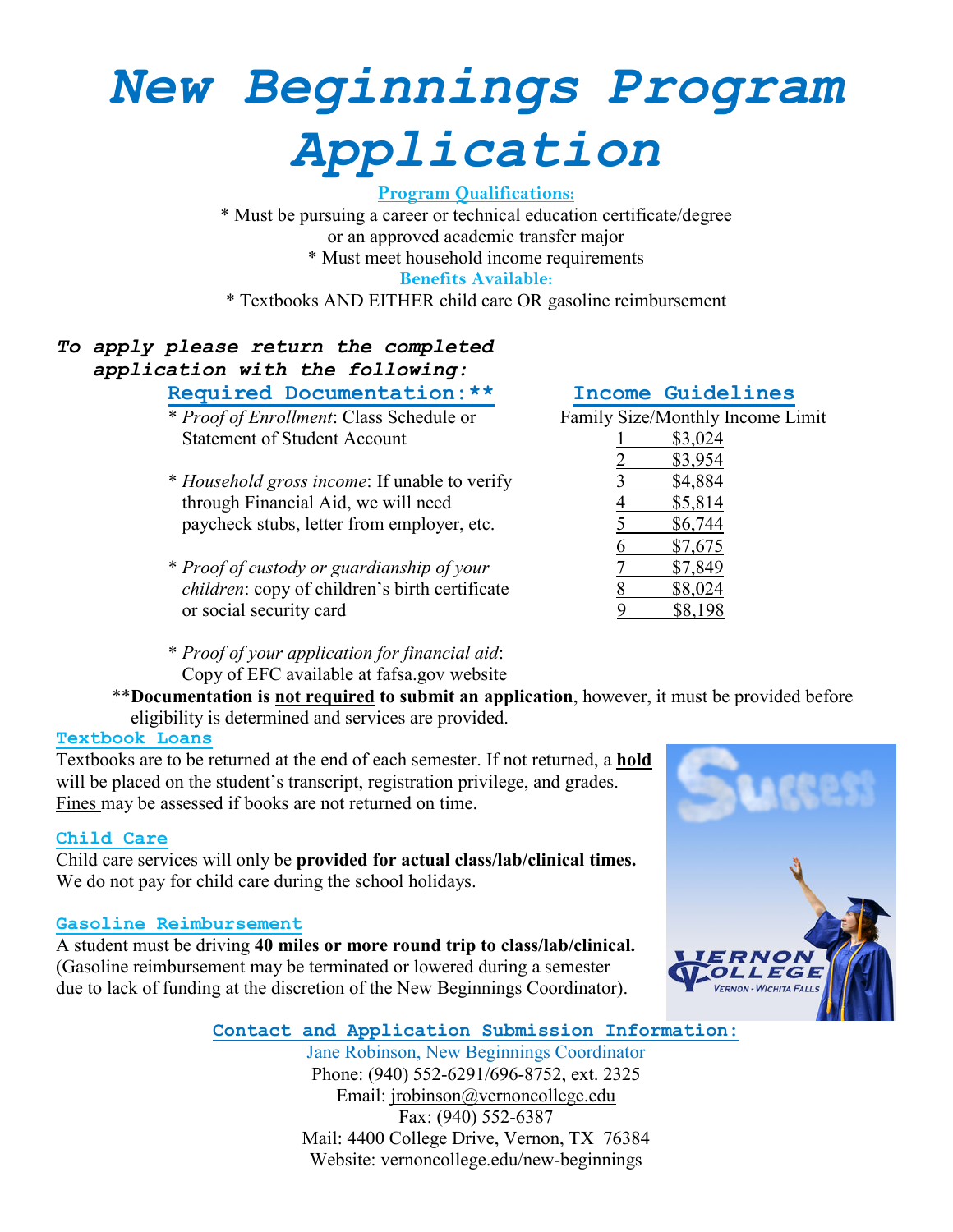# **VERNON COLLEGE NEW BEGINNINGS APPLICATION**

|                                                                                                                             |                                              |      |        | Application Date <u>1 / 1 Semester/Year Benefits Needed:</u>                                                                                                                                                                                                       |              |
|-----------------------------------------------------------------------------------------------------------------------------|----------------------------------------------|------|--------|--------------------------------------------------------------------------------------------------------------------------------------------------------------------------------------------------------------------------------------------------------------------|--------------|
|                                                                                                                             |                                              |      |        | Name CLast (Eirst) (MI) Student ID                                                                                                                                                                                                                                 |              |
|                                                                                                                             |                                              |      |        | (MI) Student ID<br>Student ID<br>Student ID<br>Student ID<br>Student ID<br>Student ID<br>Student ID<br>Student ID<br>Student ID<br>Student ID<br>Student ID<br>Student ID<br>Student ID<br>Student ID<br>Student ID<br>Student ID<br>Student ID<br>Student ID<br>S |              |
|                                                                                                                             | (Street)                                     |      | (City) | (State)                                                                                                                                                                                                                                                            | (ZIP)        |
|                                                                                                                             |                                              |      |        |                                                                                                                                                                                                                                                                    |              |
|                                                                                                                             |                                              |      |        |                                                                                                                                                                                                                                                                    |              |
|                                                                                                                             |                                              |      |        | Ethnicity: White African American Hispanic Asian American Indian International Native Other                                                                                                                                                                        |              |
| <b>Campus:</b> (Circle all applicable) Vernon Century City STC Seymour                                                      |                                              |      |        |                                                                                                                                                                                                                                                                    |              |
|                                                                                                                             |                                              |      |        | Have you received New Beginnings benefits previously? No Yes if yes, when<br>Did you previously receive a degree/certificate from Vernon College? No Yes if yes, when                                                                                              |              |
|                                                                                                                             | Divorced                                     |      |        | Marital Status: Single Married Education: GED Vear<br>________ Separated ________ Widowed _________ High School Diploma _____________Year                                                                                                                          |              |
|                                                                                                                             |                                              |      |        |                                                                                                                                                                                                                                                                    |              |
| Household Members (Not including yourself)                                                                                  |                                              |      |        |                                                                                                                                                                                                                                                                    |              |
|                                                                                                                             |                                              |      |        | Name Birthdate Relationship                                                                                                                                                                                                                                        |              |
|                                                                                                                             |                                              |      |        | $1.$ $\overline{\phantom{a}}$                                                                                                                                                                                                                                      |              |
| 3.                                                                                                                          |                                              |      |        |                                                                                                                                                                                                                                                                    |              |
|                                                                                                                             | *attach additional sheet, if needed          |      |        |                                                                                                                                                                                                                                                                    |              |
| Do you receive <b>Financial Aid Benefits?</b> No Yes If yes, what kind<br>a copy of your EFC (available through fafsa.gov). |                                              |      |        | You are required to apply for a PELL grant. *If you have not, please do so and provide                                                                                                                                                                             |              |
|                                                                                                                             |                                              |      |        | Total Gross Monthly Household Income \$_________ (including earnings, child support, etc.)                                                                                                                                                                         |              |
| Do you receive any assistance from the following sources?                                                                   |                                              |      |        | TANF<br>WIOA Loans<br>DARS Loans<br>Catholic Charities Work Force Solutions<br>WIC Housing<br>TANF Housing<br>TELL Loans<br>WIC Housing<br>TERE Lunches<br>TERE Lunches<br>Other                                                                                   |              |
| <b>Intended Certificate/Degree</b>                                                                                          | approved academic transfer major to qualify. |      |        | **must be a career or technical education or an                                                                                                                                                                                                                    |              |
| I am interested in the following services: (check all that apply)<br>Nurse Pack<br>Textbooks                                | Cosmetology/Barber kit                       |      |        | Choose ONLY one of the following:<br>either Child care (during class/clinical time)<br>or Gas Reimbursement (over 40 miles round trip)                                                                                                                             | Revised 3/21 |
| Office Use Only:                                                                                                            |                                              |      |        |                                                                                                                                                                                                                                                                    |              |
| FTI:                                                                                                                        |                                              | SSA: |        |                                                                                                                                                                                                                                                                    | WSCC:        |